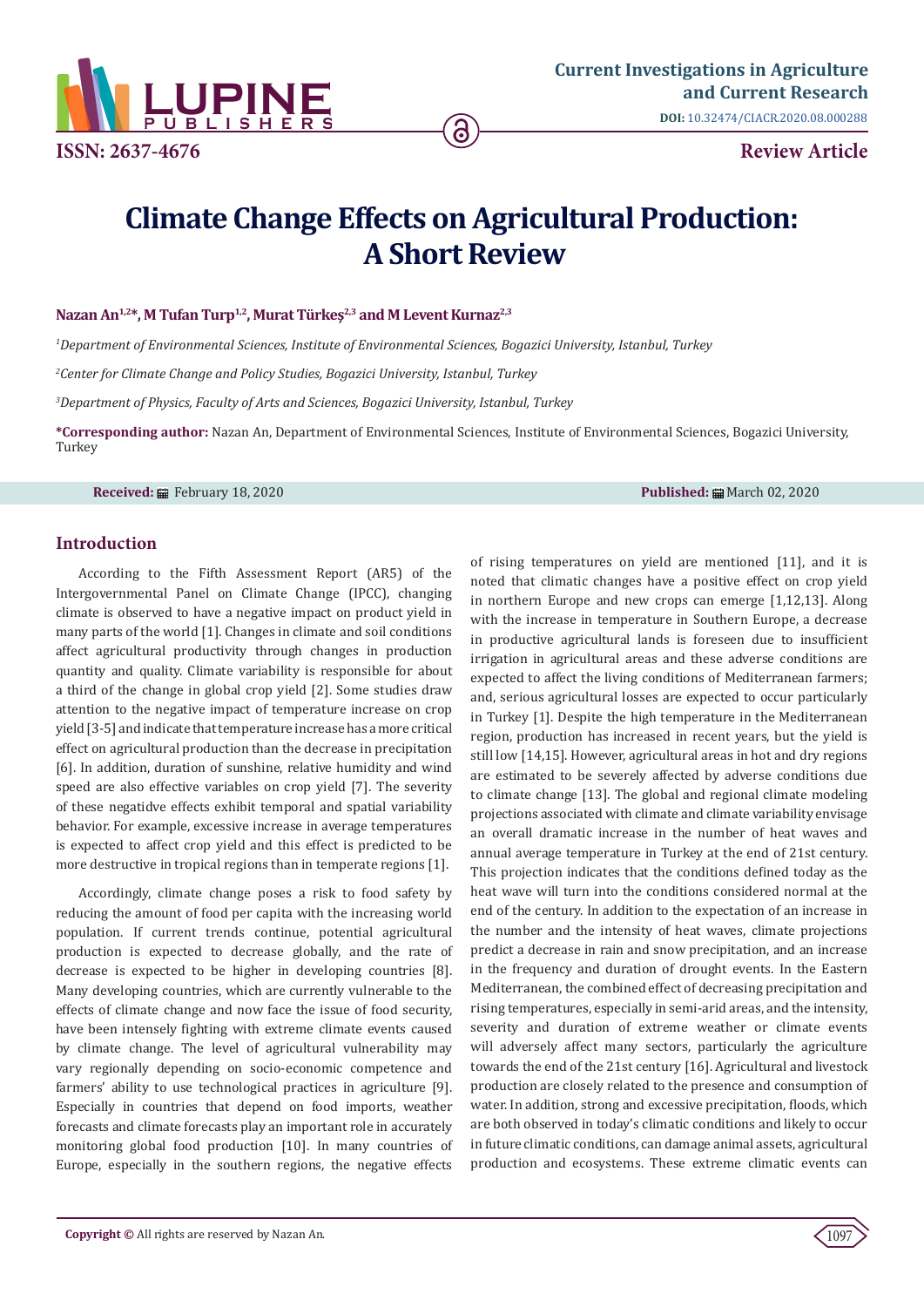increase soil erosion or negatively affect crop production due to various factors. Planting and harvesting dates and phenological periods of agricultural products are affected by climate conditions. Changes in the phenological structure affect the quantity and quality of production, which is especially important for products with high commercial value. In addition, agricultural products and livestock are also negatively affected, as regions that are likely to be affected by frequent, severe and prolonged drought events may face water scarcity during drought periods. On the other hand, the increase of evapotranspiration as a result of high air temperatures in climate conditions also increases the need for irrigation water.

This effect of evapotranspiration initially decreases with the biomass conversion provided by the plant using the water accumulated in the leaves as a result of carbon dioxide  $(CO_2)$ fertilization, which is enhanced by the high  $\mathfrak{co}_2$  concentration in the atmosphere. However, in the following years, increasing air temperatures and droughts will be able to eliminate this positive effect that may be observed at the beginning. In some regions, changes and prolongations in phenological growth periods may cause an increase in water requirement [17]. As an example of the Mediterranean Basin, when the changes in fundamental climate variables and/or parameters that will affect agriculture in Turkey are taken into consideration, scientific studies related to changes and trends show that the warming trends in the annual and seasonal average temperature, average maximum (maximum in daytimes) and average minimum (minimum at nights) air temperatures have been rising compared with the results of prior studies on the observed temperature trends in Turkey [16,17]. In Turkey, regarding to the increase that has been observed in average maximum and minimum air temperatures, the severity, frequency, and duration of extreme weather/climate events such as frosts, the number of summer and tropical days change as well. For example, between 1950 and 2010 in Turkey, the annual number of days of frost occurred primarily in Eastern Anatolia showed a decreasing trend, especially in the Marmara and the Mediterranean coast [15, 16]. In the second half of the 20th century in Turkey, a significant shift in the first and late dates of frost is observed. During the period of 1950-2013, while the first frost events of autumn shifted to a later date (0.71 days / decade), the last frost events of spring ended earlier (0.64 days / decade). As a natural result of these significant changes, in a large part of Turkey, a statistically significant increase took place in the length of the period in which the frost events were never observed [16]. In addition, the number of summer and tropical days shows a slightly decrease trend in the 1950-1975 period and a significant increase trend after 1975. In Turkey, the most remarkable year in terms of the numbers of summer and tropical days was 2010. In this year, the number of summer and tropical days exceeded 3 standard deviations from the mean of the period 1961-1990 in approximately half of the surveyed stations in Turkey, mainly in the Northeast Anatolia region [15, 16]. When the temporal changes of the annual numbers of the maximum and minimum air temperatures that was recorded in 1950-2014 period in Turkey are examined, it is remarkable that the frequency of record minimum air temperatures has decreased from the 1950s to the present day. On the other hand, an increase trend has been observed in the frequency of record maximum air temperature especially in 2000s, and half of the record maximum temperature events have been recorded in the period 2000-2014 since 1950 [15].

Seasonal and annual precipitation trends observed in Turkey are found to be not strong as the trends observed in air temperature. As in many regions of the world, changes in precipitation occur in the form of significant changes in frequencies and magnitudes of arid and moist (rainy) periods rather than long-term trends. In general, it is observed that there is a significant decreasing trend (drought) in winter and spring precipitation totals in the Marmara, Aegean, Mediterranean, and Southeastern Anatolia regions and the inner and southern parts of the Central and Eastern Anatolia regions in Turkey, where the Mediterranean precipitation regime is dominant. Some of the drought tendencies observed in Aegean, Mediterranean, and Southeastern Anatolia regions during the winter are statistically significant. In summer, both increase and decrease trends dominate, which are statistically significant. In autumn, it is observed that the increase trends observed previously and the number of stations with an increasing trend rise. The observed increasing trends are statistically significant in Central Anatolia, West Black Sea Region, South Marmara, and North Aegean regions [15, 16]. Due to the close relationship between climate change and food and water security, climate change is likely to affect all four aspects of food security, including the food availability, food access, consumption and sustainability. Considering that extreme events such as heat waves, floods, and droughts that stem from climate change and disruption of the stability of food supply because of climate disaster, the measures to be taken in this direction are of vital importance. As stable agricultural production means a stable and sustainable food security, scientific and socio-economic details are gaining importance as to what we are already experiencing and what future climate change and climate variability will have impacts on local scale or on other systems such as agriculture, water, and land resources.

### **References**

- 1. Porter JR, Xie L, Challinor AJ, Cochrane K, Howden M, et al. (2014) Food security and food production systems. In CB Field, VR Barros, DJ Dokken, K J Mach, MD Mastrandrea, TE Bilir, … & LL White (Eds.), Climate change 2014: impacts, adaptation, and vulnerability. Part A: global and sectoral aspects. Contribution of working group II to the fifth assessment report of the Intergovernmental Panel on Climate Change Cambridge, Cambridge University Press, United Kingdom, pp. 485-533.
- 2. [Ray DK, Gerber JS, MacDonald GK, West PC \(2015\) Climate variation](https://www.ncbi.nlm.nih.gov/pubmed/25609225) [explains a third of global crop yield variability. Nature Communications](https://www.ncbi.nlm.nih.gov/pubmed/25609225) [6: 5989.](https://www.ncbi.nlm.nih.gov/pubmed/25609225)
- 3. [Asseng, S, Foster IAN, Turner NC \(2011\) The impact of temperature](https://onlinelibrary.wiley.com/doi/abs/10.1111/j.1365-2486.2010.02262.x) [variability on wheat yields. Global Change Biology 17\(2\): 997-1012.](https://onlinelibrary.wiley.com/doi/abs/10.1111/j.1365-2486.2010.02262.x)
- 4. Adams RM, Chen CC, McCarl BA, Schimmelpfennig DE (2001) Climate variability and climate change: implications for agriculture. In D. C. Hall & R. B. Horwarth (Eds.), The long-term economics of climate change: beyond a doubling of greenhouse gas concentrations Bingley United Kingdom: Emerald Group Publishing Limited, UK pp. 95-113.